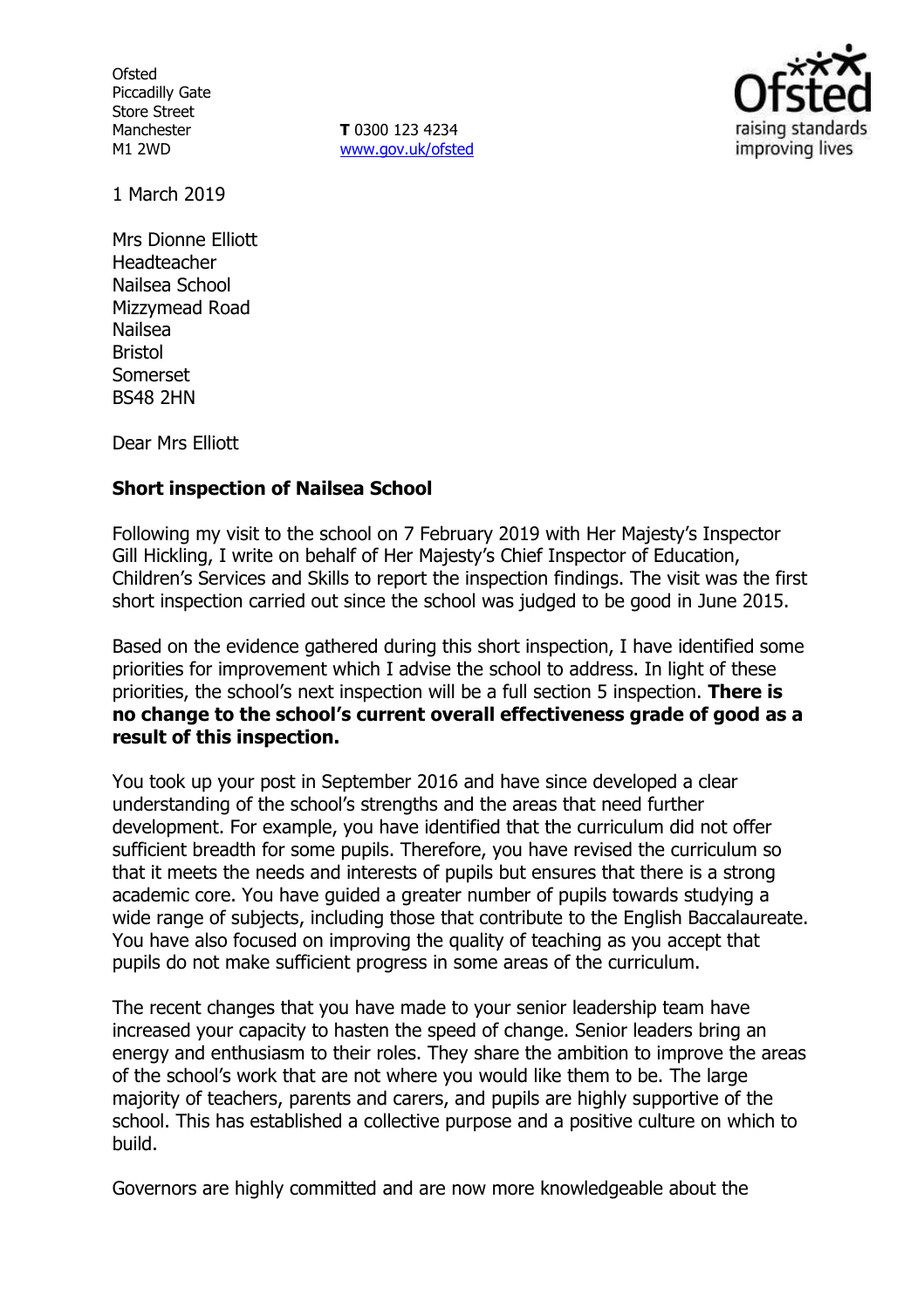

standard of education that the school provides. Their visits to the school are aligned to improvement planning priorities. These visits, together with the information provided by senior leaders, enable them to ask probing questions to support and challenge appropriately.

Governors do not seek to make excuses for decisions that have been made in the past, particularly concerning the curriculum offer. They do recognise that, although based on good intentions, these decisions have not supported pupils as well as they should. They also accept that their strategic understanding of the use of the additional funding provided for disadvantaged pupils and those who need to catch up has not been sharp enough. They are resolute about remedying these issues. Like senior leaders, they acknowledge the enormous potential that the school has and are ambitious for all pupils.

You have also appointed new middle leaders, particularly in areas that you have identified as a priority. Subject leaders are now regularly monitoring the quality of teaching and are starting to reflect on how they can best raise standards within their departments. Where they are identifying gaps in pupils' understanding, middle leaders are adapting the sequence of learning so that pupils have solid foundations on which to build their knowledge and understanding.

However, the quality of middle leadership is not yet consistently good, and this is reflected in the inconsistencies that exist between departments and often within the same department. Crucially, middle leaders do not yet demonstrate a compelling understanding of their strategic importance in supporting senior leaders to achieve priorities. This is particularly evident in middle leaders' lack of secure awareness of the subject strategies that will better support disadvantaged pupils. Their understanding remains too heavily focused on pastoral issues rather than a tighter alignment to academic performance.

Since the last inspection, you have made improvements to ensure that teachers' knowledge of their subject is secure. In addition, the revised teaching and learning approach is focused on how teachers' guidance supports pupils to improve the quality of their work. Where this is done well, such as in English and humanities, there is a demonstrable improvement in the quality of pupils' written compositions. However, there is still too much variability, which means that, overall, the progress that pupils make is limited, particularly for the most able. This issue was identified in the previous inspection.

# **Safeguarding is effective.**

The recently appointed designated safeguarding leader has made several effective changes to safeguarding procedures. Staff are aware of how to report concerns. The system now in place means that the sequence of referrals and actions is clear. However, at times, follow-up is not recorded in sufficient detail so that the resolution of actions can be evaluated more easily.

Leaders are conscientious in working with external agencies to support pupils who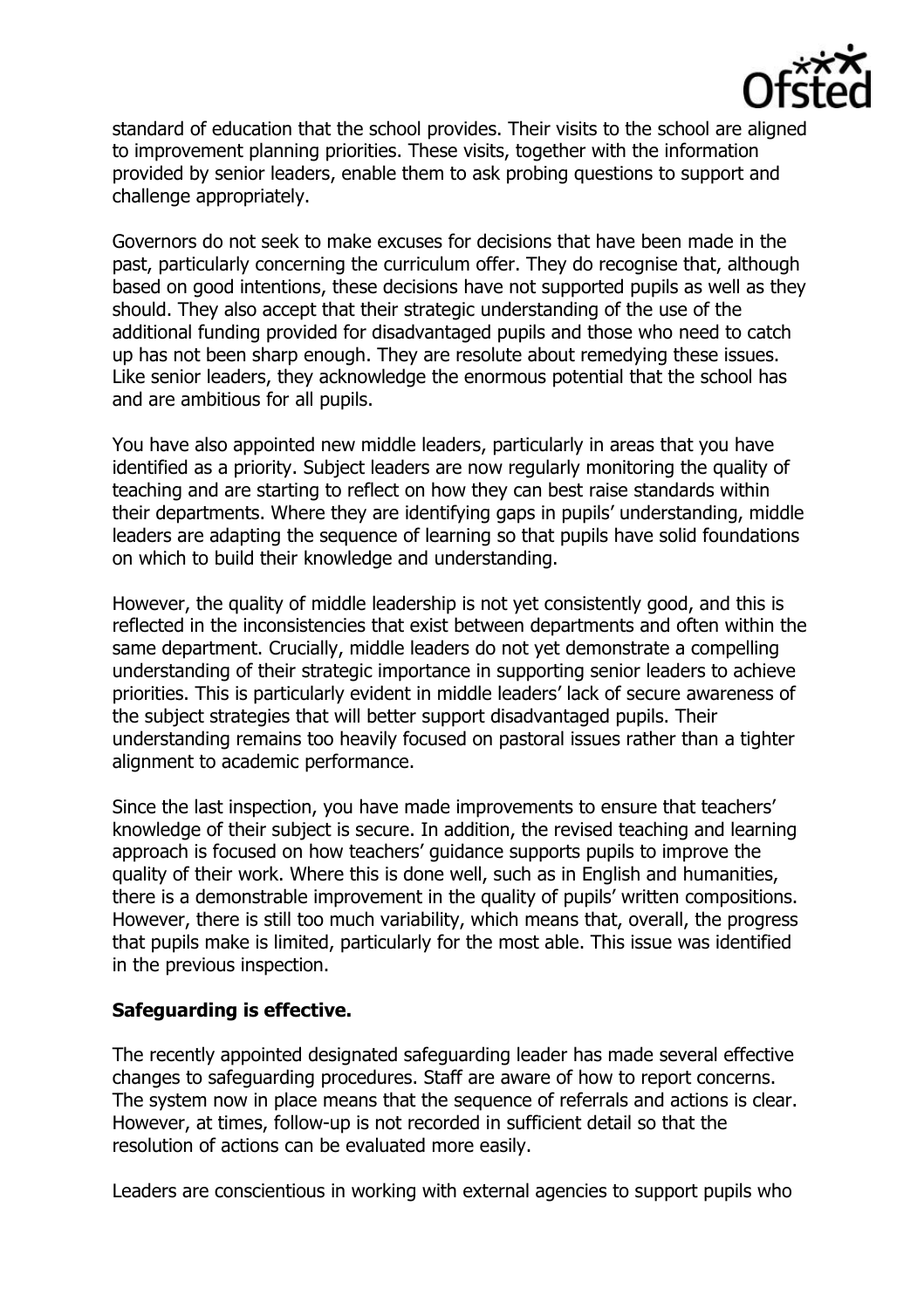

are at risk. They have strengthened their expertise so that they can successfully support the emotional and mental well-being of pupils. Staff receive the relevant training, and plans are in place to use regular 'scenarios' to enhance this awareness further.

There is an effective culture of vigilance around safeguarding. There were, however, some administrative oversights in the single central register, about which leaders sought advice to rectify at the time of the inspection.

Pupils say that they feel safe in school and this view is supported by the large majority of parents. Pupils say that bullying is rare and they are confident that staff will deal with issues when they arise. The 'Absolute Curriculum' covers elements that are important to pupils' understanding of their personal and social development. Pupils know how to recognise risk and how to keep themselves safe when online or using social media. They say that they are regularly encouraged to consider moral and ethical issues but are less confident in their understanding of the dangers posed by radicalisation and political extremism.

# **Inspection findings**

- At the beginning of this short inspection, we agreed on the key lines of enguiry. The first of these focused on how effectively leaders ensure that the curriculum and the quality of teaching support pupils to maximise their potential. We particularly looked at the progress made by disadvantaged pupils, pupils with special educational needs and/or disabilities (SEND) and the most able. Over the last three years, the progress that pupils make overall has been below national averages. However, this underachievement is particularly notable in the groups highlighted above. Partly, this is due to the nature of the curriculum that pupils follow. Nonetheless, even in subjects that pupils choose, they do not always make the progress that they should. In science and modern foreign languages, the progress that pupils make is weak.
- Leaders have identified some of the barriers that exist for disadvantaged pupils and have allocated additional funding to overcome these. The new senior leader who oversees this expenditure is developing approaches to meet the needs of this group more comprehensively. This includes improving the quality of the information that pupils receive to inform their future plans for education and employment. Leaders acknowledge that the use of this funding has not been strategic enough in the past. The impact of actions is not yet evaluated precisely enough within defined timescales.
- Teachers' use of assessment to support pupils' progress is developing. Where practice is good, pupils respond well to teachers' advice and demonstrably improve the quality of their compositions. In subjects such as English and humanities, pupils sustain their writing and are adept at writing in an analytical and evaluative way. Pupils show that they understand and can use subject vocabulary confidently.
- $\blacksquare$  However, this is not consistently the case. Where teaching is not as assured, planning is not well matched to pupils' starting points. When given the choice,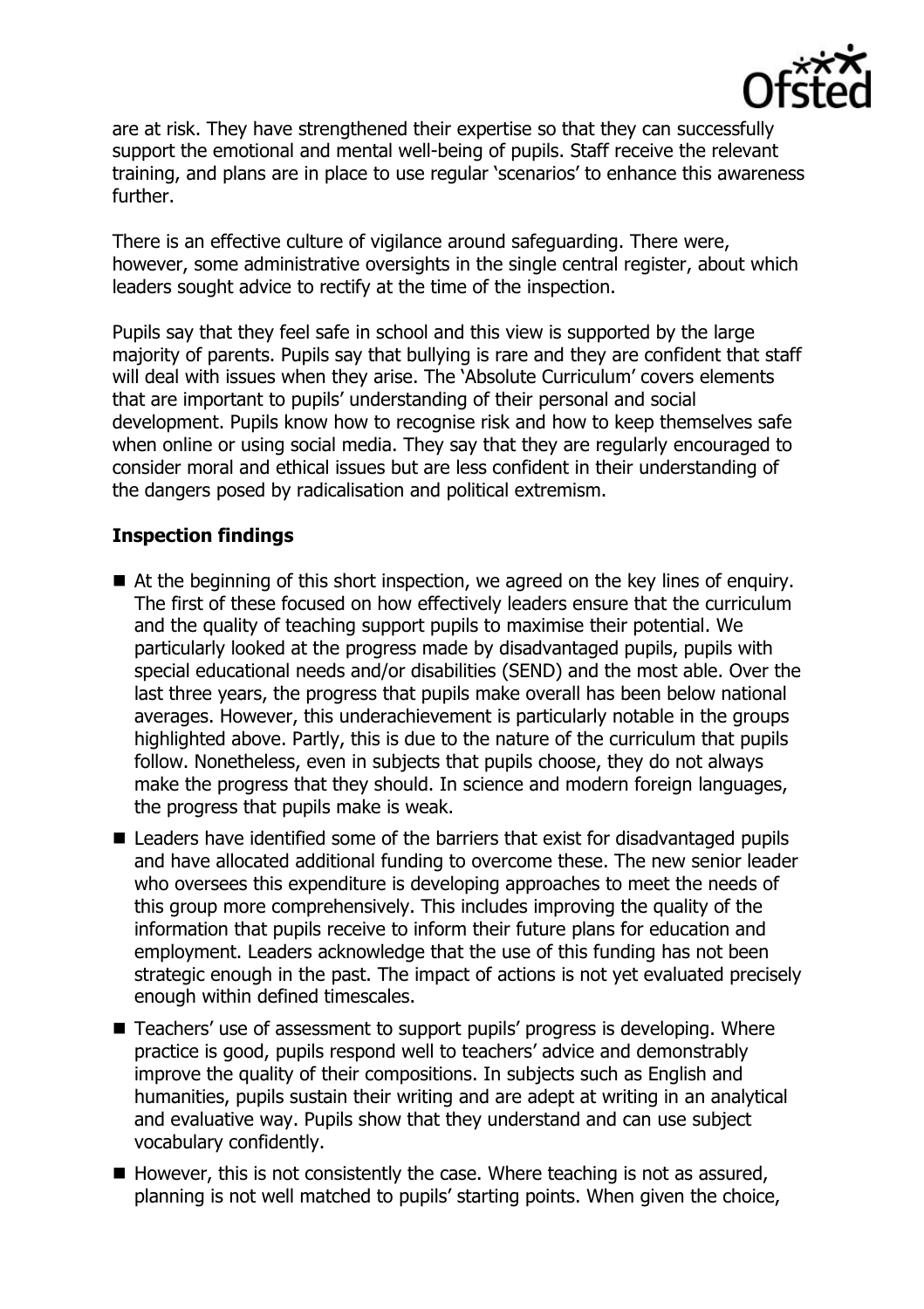

pupils tend to opt for what is easier rather than select tasks of suitable challenge. In addition, assessment is not used well enough to provide clear and targeted guidance for pupils to improve their work. Where expectations are not high enough, pupils produce work which is underdeveloped and poorly presented. Often, the same pupil can demonstrate widely differing attitudes, illustrating a direct correlation with teachers' tenacity. This variability means that the most able pupils are not always challenged to extend their thinking and apply their understanding.

- The support for pupils with SEND has not been effective enough in the past. The appointment of a new special educational needs coordinator is a direct response to this. This decision has led to recent improvements in the support that pupils receive, both in subject areas and within the specialist provision, 'The Hub'. However, there are still examples of where the resources provided for pupils are not at the appropriate level of literacy. The strategic oversight is not yet secure and coherent enough.
- The second line of enquiry centred on how well leaders are promoting better behaviour and attendance. Leaders have an accurate understanding of the patterns of behaviour across the school. Relationships are strong and pupils' conduct, both in lessons and during social time, is purposeful and positive. They show respect for their environment. There has been a reduction in behavioural concerns across a three-year period as a result of a clear policy understood by staff and pupils. Leaders support pupils who find expectations difficult to manage. Governors are well informed and act to ensure that exclusion is used as a last resort.
- The rate of attendance continues to be a stubborn issue for leaders to overcome. For the last three years, overall attendance has been below the national average, particularly for disadvantaged pupils and pupils with SEND. There are now better systems in place to tackle absence more stringently. The pastoral team carefully balances challenge with incentives which recognise where pupils have improved their attendance. However, while leaders are doing what they can to reinforce the importance of good attendance, the impact is, at present, modest, particularly for pupils who are persistently absent.
- The final line of enquiry considered how well the sixth form meets the needs of students. This is a developing strength of the school, which is reflected in the sharp improvement in the progress that students made, particularly at A level, in 2018. This is now significantly above national averages.
- $\blacksquare$  Students are very positive about the quality of their study programmes, which are well matched to their needs. Students, particularly the most able, readily take the initiative in class discussion and are proactive in their response to teachers' guidance. They are clear about assessment objectives and the demands of their subjects. This means that they are well prepared and understand what they need to do to reach the highest standards. Students who enter the sixth form with lower prior attainment at GCSE also make sufficient progress. However, they do not always respond well enough to the guidance that teachers give so that the benefit is fully realised. Students receive age-appropriate advice to support their well-being and have opportunities to engage in work-related learning. As a result,